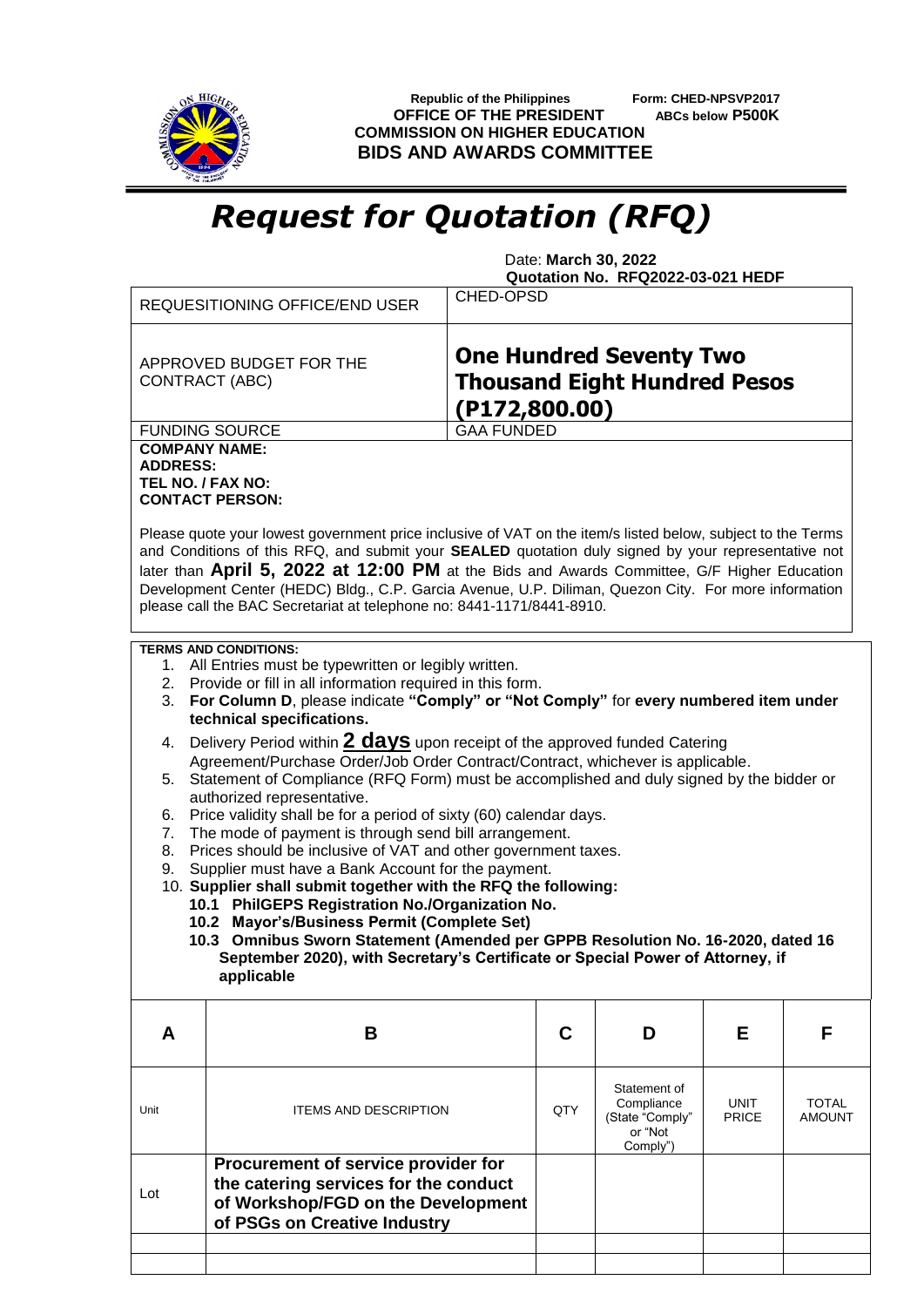|                                  | <b>Technical Specifications</b>                                                                                                        |  |  |
|----------------------------------|----------------------------------------------------------------------------------------------------------------------------------------|--|--|
|                                  | 1. Date: April 25-26, 2022                                                                                                             |  |  |
|                                  |                                                                                                                                        |  |  |
| 2.                               | Venue: CHED Auditorium                                                                                                                 |  |  |
|                                  |                                                                                                                                        |  |  |
|                                  | 3. Requirements:                                                                                                                       |  |  |
|                                  | April 25-26, 2022                                                                                                                      |  |  |
| Meals<br>Butter)                 | Buffet Breakfast for 72 pax<br>(3 main course, Fried/plain rice, Salad,<br>Hot Choco, Flowing Coffee, Bread and                        |  |  |
|                                  | Buffet Lunch for 72 pax<br>(Appetizer, 3 main course, 1 vegetable,<br>dessert, rice, assorted fruits, unlimited<br>ice tea/softdrinks) |  |  |
|                                  | PM Snacks for 72 pax<br>(pansit Malabon/bihon guisado,<br>empanada/kakanin, chicken<br>Iollipop/barbecue, fruit juices)                |  |  |
|                                  |                                                                                                                                        |  |  |
|                                  | 4. With stand-by waiters/waitress (at<br>least 2)                                                                                      |  |  |
|                                  | 5. Free flowing coffee                                                                                                                 |  |  |
|                                  |                                                                                                                                        |  |  |
| 6.                               | Free cookies/candies                                                                                                                   |  |  |
|                                  |                                                                                                                                        |  |  |
|                                  | 7. No advance deposit required                                                                                                         |  |  |
|                                  | 8. Billing Statement to be settled<br>forty five (45) days after receipt of<br>the statement of account                                |  |  |
|                                  |                                                                                                                                        |  |  |
| <b>PLEASE</b><br><b>ATTACHED</b> | <b>DOWNLOAD</b><br><b>THE</b><br><b>ASSOCIATED</b><br><b>COMPONENT</b><br>(REQUEST<br><b>FOR</b><br><b>QUOTATION FORM)</b>             |  |  |

*Request for Quotation No.* **RFQ2022-03-021 HEDF**

After having carefully read and accepted your General Conditions, I/We quote you on the item/s at prices note above.

> \_\_\_\_\_\_\_\_\_\_\_\_\_\_\_\_\_\_\_\_\_\_\_\_\_\_\_\_\_\_\_\_\_\_\_ Signature over Printed Name / Date

Quotations shall be compared and evaluated on the basis of the following criteria:

- 1. Completeness of submission
- 2. Compliance with Technical Specifications
- 3. Price

The supplier who submitted the lowest calculated responsive quotation shall be awarded the Purchase Order (P.O.) after evaluation by the Bids and Awards Committee (BAC).